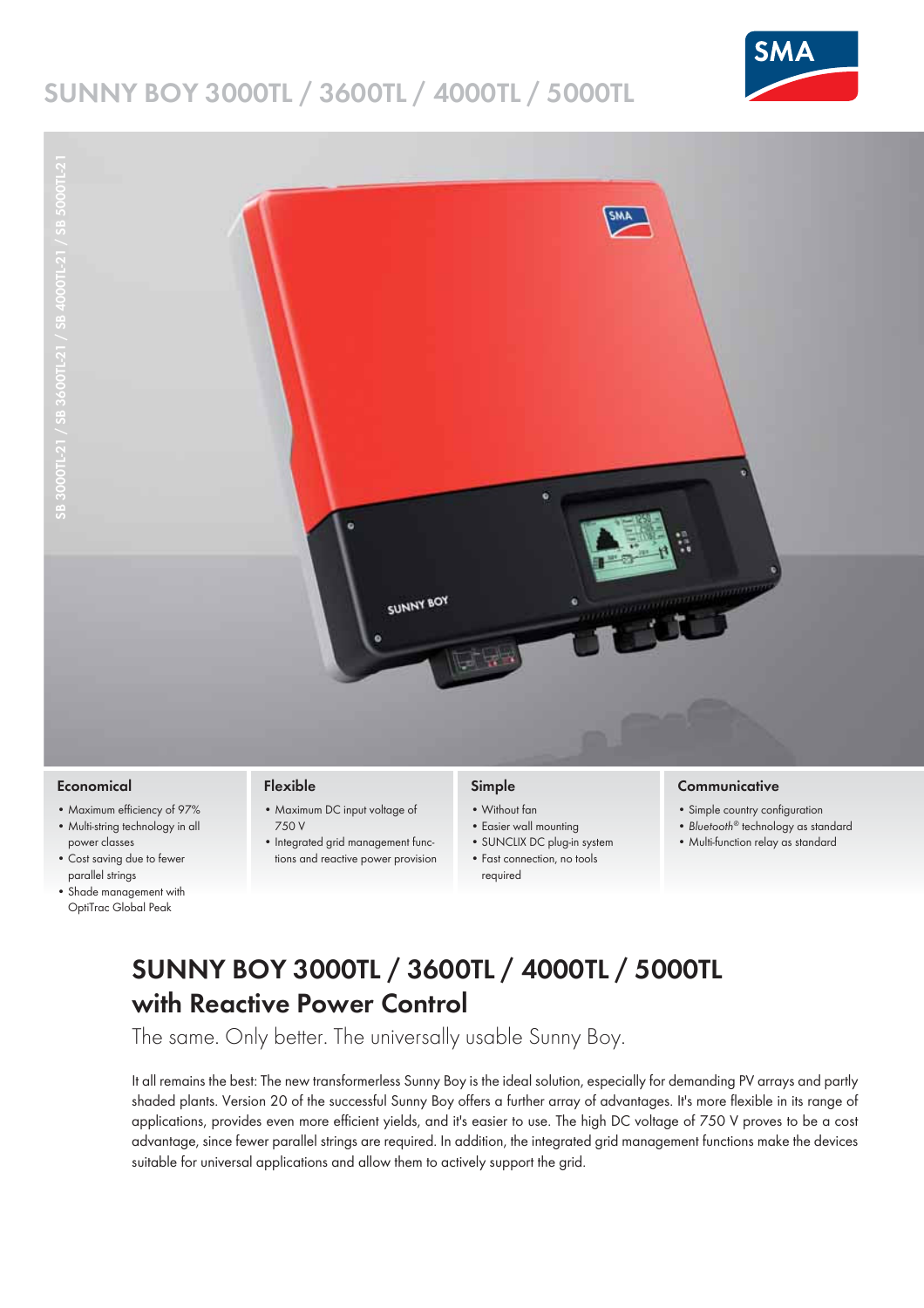### **SUNNY BOY 3000TL / 3600TL / 4000TL / 5000TL with Reactive Power Control**

| Technical data                                                                               | <b>Sunny Boy</b><br>3000TL                                         | <b>Sunny Boy</b><br>3600TL                                          |
|----------------------------------------------------------------------------------------------|--------------------------------------------------------------------|---------------------------------------------------------------------|
| Input (DC)                                                                                   |                                                                    |                                                                     |
| Max. DC power ( $\circledcirc$ cos $\circledcirc$ = 1)                                       | 3200W                                                              | 3880W                                                               |
| Max. input voltage                                                                           | 750 V                                                              | 750 V                                                               |
| MPP voltage range / rated input voltage                                                      | 175 V  500 V/400 V                                                 | 175 V  500 V/400 V                                                  |
| Min. input voltage / initial input voltage                                                   | 125 V / 150 V                                                      | 125 V / 150 V                                                       |
| Max. input current input A / input B                                                         | 15A/15A                                                            | 15A/15A                                                             |
| Max. input current per string input A / input B                                              | 15A/15A                                                            | 15A/15A                                                             |
| Number of independent MPP inputs / strings per MPP input                                     | 2 / A:2; B:2                                                       | 2 / A:2; B:2                                                        |
| Output (AC)                                                                                  |                                                                    |                                                                     |
| Rated power (@ 230 V, 50 Hz)                                                                 | 3000W                                                              | 3680W                                                               |
|                                                                                              |                                                                    |                                                                     |
| Max. apparent AC power                                                                       | 3000 VA                                                            | 3680 VA                                                             |
| Nominal AC voltage / range                                                                   | 220 V, 230 V,                                                      | 220 V, 230 V,                                                       |
|                                                                                              | 240 V / 180 V - 280 V                                              | 240 V / 180 V - 280 V                                               |
| AC power frequency / range                                                                   | 50 Hz, 60 Hz / -5 Hz  +5 Hz                                        | 50 Hz, 60 Hz / -5 Hz  +5 Hz                                         |
| Rated power frequency / rated grid voltage                                                   | 50 Hz / 230 V                                                      | 50 Hz / 230 V                                                       |
| Max. output current                                                                          | 16 A                                                               | 16 A                                                                |
| Power factor at rated power                                                                  |                                                                    | $\mathbf{1}$                                                        |
| Displacement power factor, adjustable                                                        |                                                                    | 0.8 overexcited  0.8 underexcited 0.8 overexcited  0.8 underexcited |
| Feed-in phases / connection phases                                                           | 1/1                                                                | 1/1                                                                 |
| Efficiency                                                                                   |                                                                    |                                                                     |
| Max. efficiency / European weighted efficiency                                               | 97%/96%                                                            | 97%/96.3%                                                           |
| <b>Protective devices</b>                                                                    |                                                                    |                                                                     |
| DC disconnect device                                                                         |                                                                    |                                                                     |
| Ground fault monitoring / grid monitoring                                                    | $\bullet$ / $\bullet$                                              | $\bullet$ / $\bullet$                                               |
| DC reverse polarity protection / AC short-circuit current capability / galvanically isolated | $\bullet$ / $\bullet$ / $-$                                        | $\bullet$ / $\bullet$ / $-$                                         |
| All-pole-sensitive residual-current monitoring unit                                          | $\bullet$                                                          | $\bullet$                                                           |
| Protection class (according to IEC 62103) / overvoltage category (according to IEC 60664-1)  | 1/111                                                              | 1/111                                                               |
| General data                                                                                 |                                                                    |                                                                     |
|                                                                                              |                                                                    |                                                                     |
| Dimensions (W/H/D)                                                                           | 490 / 519 / 185 mm                                                 | 490 / 519 / 185 mm                                                  |
|                                                                                              | (19.3 / 20.4 / 7.3 inches)                                         | $(19.3 / 20.4 / 7.3$ inches)                                        |
| Weight                                                                                       | 26 kg / 57.3 lb                                                    | 26 kg / 57.3 lb                                                     |
| Operating temperature range                                                                  |                                                                    | -25°C  +60°C/-13°F  +140°F -25°C  +60°C/-13°F  +140°F               |
| Noise emission (typical)                                                                     | 25 dB(A)                                                           | 25 dB(A)                                                            |
| Self-consumption (night)                                                                     | 1W                                                                 | 1 <sub>W</sub>                                                      |
| Topology                                                                                     | Transformerless                                                    | Transformerless                                                     |
| Cooling concept                                                                              | Convection                                                         | Convection                                                          |
| Degree of protection (according to IEC 60529)                                                | <b>IP65</b>                                                        | <b>IP65</b>                                                         |
| Climatic category (according to IEC 60721-3-4)                                               | 4K4H                                                               | 4K4H                                                                |
| Maximum permissible value for relative humidity (non-condensing)                             | 100 %                                                              | 100 %                                                               |
| <b>Features</b>                                                                              |                                                                    |                                                                     |
| DC connection / AC connection                                                                | SUNCLIX / Spring clamp terminal                                    | SUNCLIX / Spring clamp terminal                                     |
| Display                                                                                      | Graphic                                                            | Graphic                                                             |
| Interface: RS485 / Bluetooth / Webconnect / Speedwire <sup>4</sup>                           | $0/$ $($ $0/$ $)$                                                  | $0/$ $($ $0/$ $)$                                                   |
| Multi-function relay / Power Control Module                                                  | 0/0                                                                | O/O                                                                 |
| Warranty: 5 / 10 / 15 / 20 / 25 years                                                        |                                                                    |                                                                     |
| Certificates and approvals (additional on request)                                           | $\bullet$ /0/0/0/0<br>CE, VDE0126-1-1, VDE-AR-N 4105, UTE C15-712, |                                                                     |
|                                                                                              | C10/11, RD1699, RD661, PPDS, PPC, G83/1-1,                         |                                                                     |
|                                                                                              | G59/2, EN50438 <sup>1</sup> , IEC 61727, PEA, AS 4777, CEI 0-21    |                                                                     |
|                                                                                              |                                                                    |                                                                     |
| Version: July 2012                                                                           |                                                                    |                                                                     |
| • Standard features<br>O Optional features<br>- Not available                                |                                                                    |                                                                     |
| Type designation                                                                             | SB 3000TL-21                                                       | SB 3600TL-21                                                        |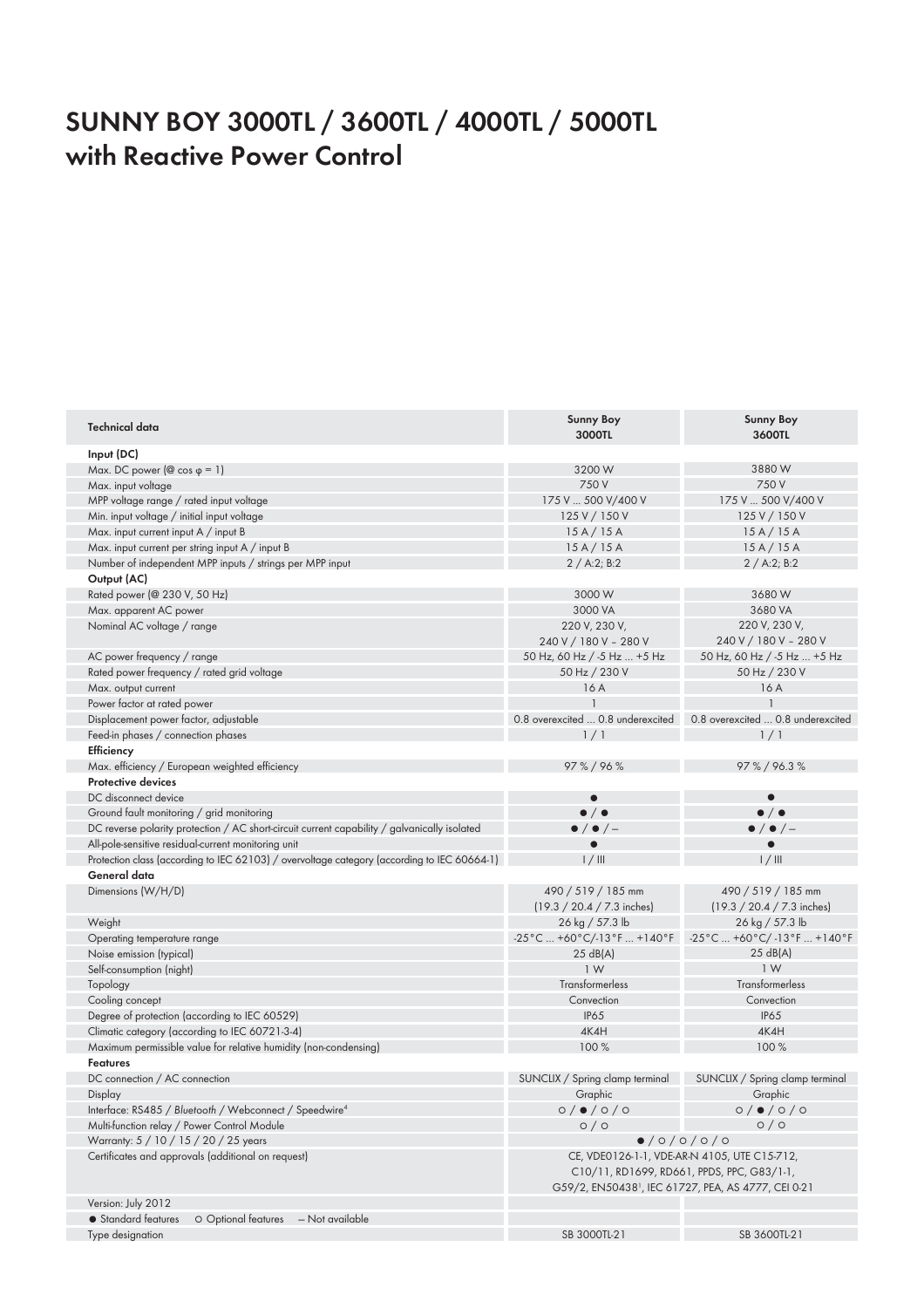

#### **Accessories**



1 Does not apply to all national appendices of EN 50438<br>2 4600 VA with VDE-AR-N-4105 / 3 4825 W with VDE-AR-N 4105<br>4 In planning

| <b>Technical data</b>                                                                        | <b>Sunny Boy</b><br>4000TL                              | <b>Sunny Boy</b><br>5000TL                                      |
|----------------------------------------------------------------------------------------------|---------------------------------------------------------|-----------------------------------------------------------------|
| Input (DC)                                                                                   |                                                         |                                                                 |
| Max. DC power ( $\circledcirc$ cos $\circledcirc$ = 1)                                       | 4200 W                                                  | 5250 W <sup>3</sup>                                             |
| Max. input voltage                                                                           | 750 V                                                   | 750 V                                                           |
| MPP voltage range / rated input voltage                                                      | 175 V  500 V/400 V                                      | 175 V  500 V/400 V                                              |
| Min. input voltage / initial input voltage                                                   | 125 V / 150 V                                           | 125 V / 150 V                                                   |
| Max. input current input A / input B                                                         | 15A/15A                                                 | 15A/15A                                                         |
| Max. input current per string input A / input B                                              | 15A/15A                                                 | 15A/15A                                                         |
| Number of independent MPP inputs / strings per MPP input                                     | 2 / A:2; B:2                                            | 2 / A:2; B:2                                                    |
| Output (AC)                                                                                  |                                                         |                                                                 |
| Rated power (@ 230 V, 50 Hz)                                                                 | 4000 W                                                  | 4600W                                                           |
| Max. apparent AC power                                                                       | 4000 VA                                                 | 5000 VA <sup>2</sup>                                            |
| Nominal AC voltage / range                                                                   | 220 V, 230 V,                                           | 220 V, 230 V,                                                   |
|                                                                                              | 240 V / 180 V - 280 V                                   | 240 V / 180 V - 280 V                                           |
| AC power frequency / range                                                                   | 50 Hz, 60 Hz / -5 Hz  +5 Hz                             | 50 Hz, 60 Hz / -5 Hz  +5 Hz                                     |
| Rated power frequency / rated grid voltage                                                   | 50 Hz / 230 V                                           | 50 Hz / 230 V                                                   |
| Max. output current                                                                          | 22A                                                     | 22 A                                                            |
| Power factor at rated power                                                                  |                                                         | $\mathbf{1}$                                                    |
|                                                                                              | 0.8 overexcited  0.8 underexcited                       | 0.8 overexcited  0.8 underexcited                               |
| Displacement power factor, adjustable                                                        |                                                         |                                                                 |
| Feed-in phases / connection phases                                                           | 1/1                                                     | 1/1                                                             |
| Efficiency                                                                                   |                                                         |                                                                 |
| Max. efficiency / European weighted efficiency                                               | 97%/96.4%                                               | 97%/96.5%                                                       |
| <b>Protective devices</b>                                                                    |                                                         |                                                                 |
| DC disconnect device                                                                         |                                                         | $\bullet$                                                       |
| Ground fault monitoring / grid monitoring                                                    | $\bullet$ / $\bullet$                                   | $\bullet$ / $\bullet$                                           |
| DC reverse polarity protection / AC short-circuit current capability / galvanically isolated | $\bullet$ / $\bullet$ / $-$                             | $\bullet$ / $\bullet$                                           |
| All-pole-sensitive residual-current monitoring unit                                          |                                                         | $\bullet$                                                       |
| Protection class (according to IEC 62103) / overvoltage category (according to IEC 60664-1)  | 1/111                                                   | 1/111                                                           |
| General data                                                                                 |                                                         |                                                                 |
| Dimensions (W/H/D)                                                                           | 490 / 519 / 185 mm                                      | 490 / 519 / 185 mm                                              |
|                                                                                              | $(19.3 / 20.4 / 7.3$ inches)                            | $(19.3 / 20.4 / 7.3$ inches)                                    |
| Weight                                                                                       | 26 kg / 57.3 lb                                         | 26 kg / 57.3 lb                                                 |
| Operating temperature range                                                                  | -25°C  +60°C/-13°F  +140°F   -25°C  +60°C/-13°F  +140°F |                                                                 |
| Noise emission (typical)                                                                     | 25 dB(A)                                                | 25 dB(A)                                                        |
| Self-consumption (night)                                                                     | 1W                                                      | 1W                                                              |
| Topology                                                                                     | Transformerless                                         | Transformerless                                                 |
| Cooling concept                                                                              | Convection                                              | Convection                                                      |
| Degree of protection (according to IEC 60529)                                                | <b>IP65</b>                                             | <b>IP65</b>                                                     |
| Climatic category (according to IEC 60721-3-4)                                               | 4K4H                                                    | 4K4H                                                            |
| Maximum permissible value for relative humidity (non-condensing)                             | 100 %                                                   | 100 %                                                           |
| <b>Features</b>                                                                              |                                                         |                                                                 |
| DC connection / AC connection                                                                | SUNCLIX / Spring clamp terminal                         | SUNCLIX / Spring clamp terminal                                 |
| Display                                                                                      | Graphic                                                 | Graphic                                                         |
| Interface: RS485 / Bluetooth / Webconnect / Speedwire <sup>4</sup>                           | $0/$ $($ $0/$ $)$                                       | $0/$ $($ $0/$ $)$                                               |
| Multi-function relay / Power Control Module                                                  | O/O                                                     | O/O                                                             |
| Warranty: 5 / 10 / 15 / 20 / 25 years                                                        | $\bullet$ /0/0/0/0                                      |                                                                 |
|                                                                                              | CE, VDE0126-1-1, VDE-AR-N 4105, UTE C15-712,            |                                                                 |
|                                                                                              | C10/11, RD1699, RD661, PPDS, PPC, G83/1-1,              |                                                                 |
| Certificates and approvals (additional on request)                                           |                                                         |                                                                 |
|                                                                                              |                                                         |                                                                 |
|                                                                                              |                                                         | G59/2, EN50438 <sup>1</sup> , IEC 61727, PEA, AS 4777, CEI 0-21 |
| • Standard features<br>O Optional features<br>- Not available                                |                                                         |                                                                 |